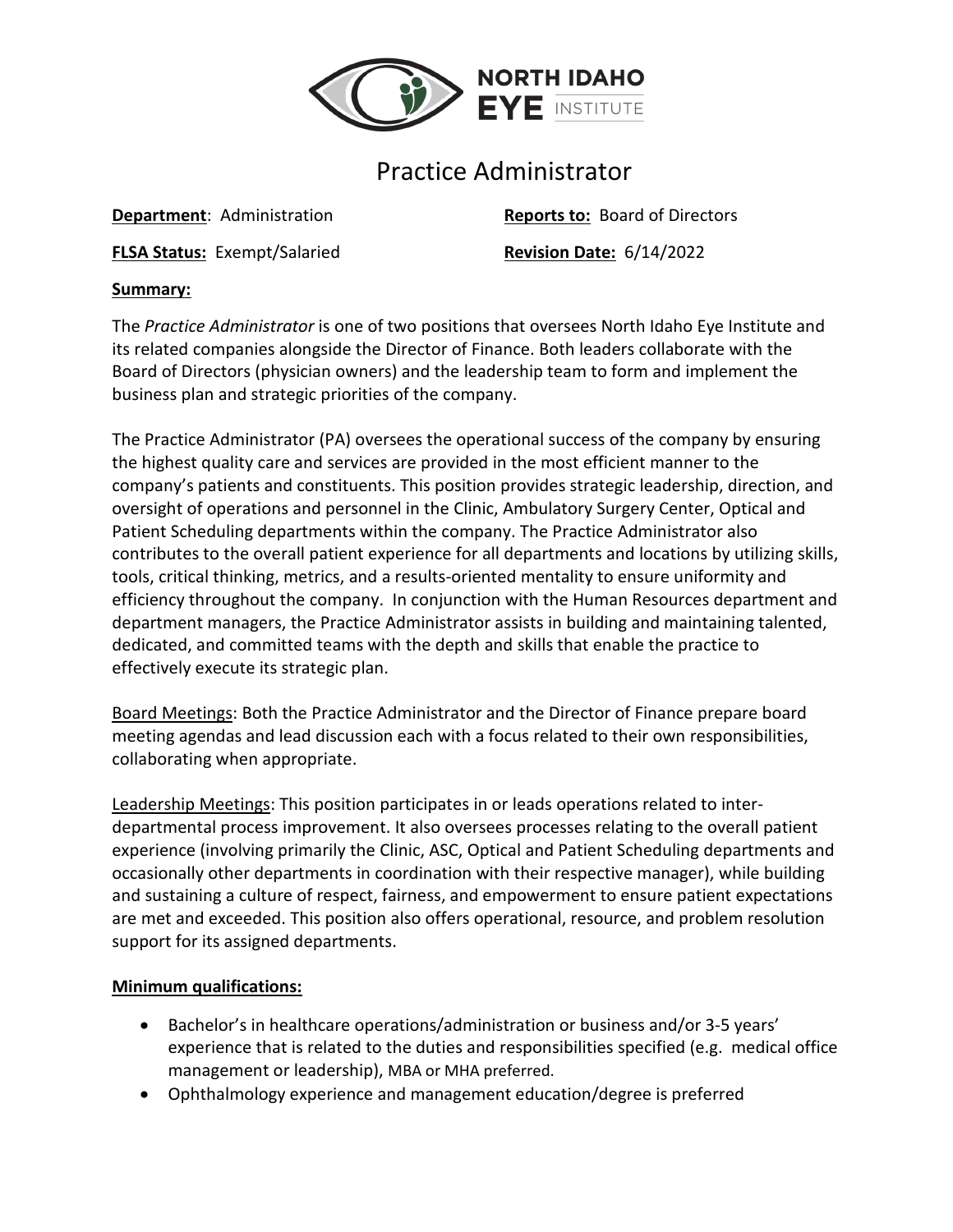

#### **Knowledge, Skills, and Abilities Required:**

- Effective oral and written communication
- Independent judgment.
- Knowledge of continuous quality improvement management principles and practices.
- Skill in examining and re-engineering operations and procedures, formulating policy recommendations, developing, and implementing new strategies and procedures.
- Knowledge of customer service standards and procedures.
- Knowledge of space allocation practices.
- Knowledge of related compliance requirements and standards.
- Knowledge of cost control procedures and practices.
- Awareness of applicable standards, policies, and procedures within the medical care industry.
- Employee development and performance management skills.
- Ability to foster a cooperative work environment.
- Strong interpersonal skills and the ability to work effectively with a wide range of constituencies in a diverse community.
- Ability to supervise and train employees and/or leadership staff including organizing, prioritizing, and scheduling work assignments.
- Adept with Microsoft Office and Electronic Health Record software.
- Knowledge of staff hiring practices and procedures.

## **Duties and Responsibilities:**

- 1. Lead the day-to-day operations and align initiatives with the strategic vision of the organization.
- 2. Direct, supervise, and coordinate the functions and activities of all clinic locations, ASC, optical, working in each to develop and promote efficiencies, relationships, and morale.
- 3. Participate in the development and roll-out of practice and corporate goals, objectives, and policies.
- 4. Provides ongoing feedback to the Board of Directors to ensure optimal performance, outcomes, and works with the Director of Finance.
- 5. Establish effective communication with MD's and OD's and actively attend provider meetings.
- 6. Create a positive and motivating environment.
- 7. Analyze market conditions, identify, and interpret trends or deviations from standards and proactively respond by initiating policy or procedure changes.
- 8. Create dashboard and benchmarks to ensure a high degree of patient satisfaction.
- 9. Enforce ethical business practices.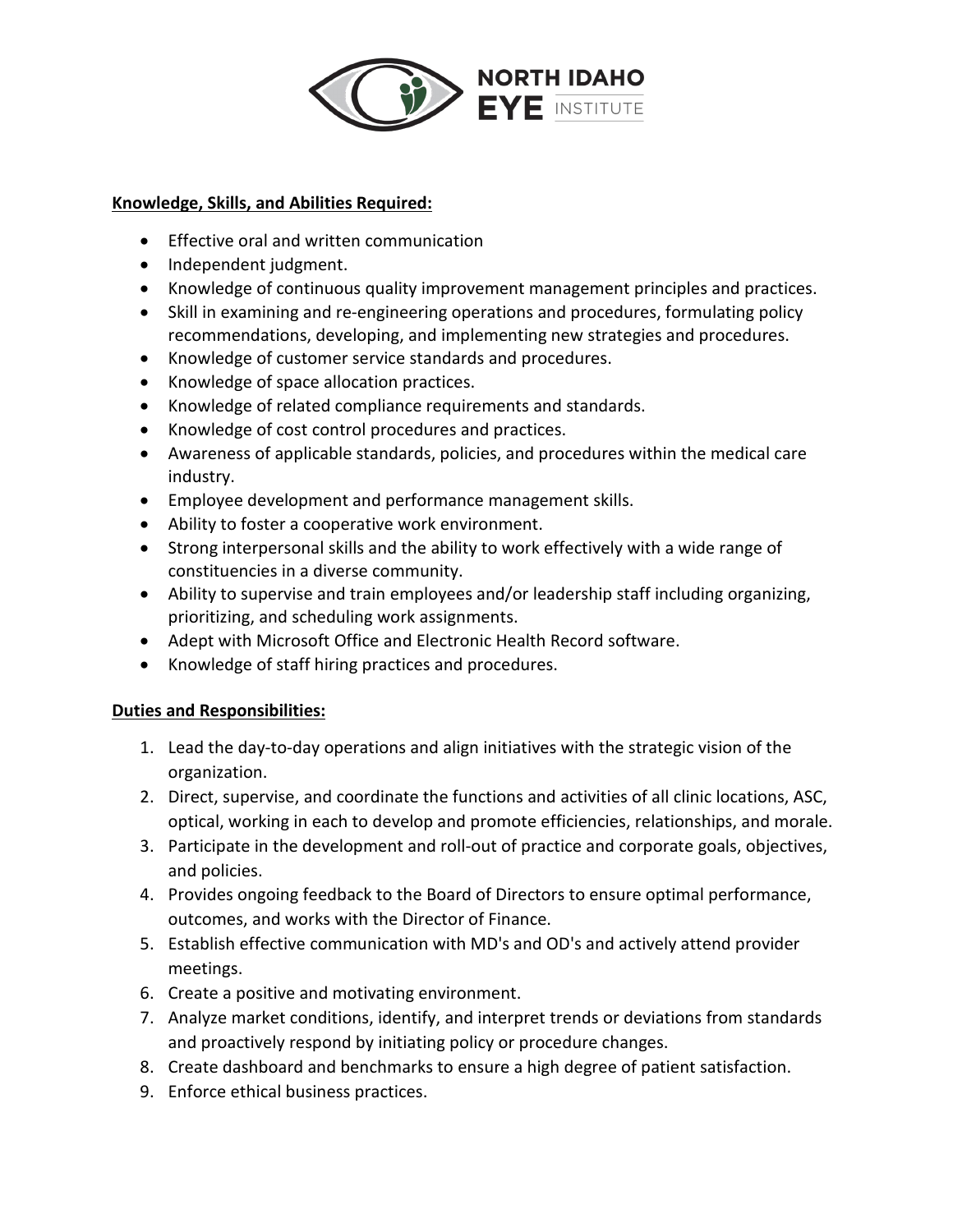

- 10. Coordinate and monitor support functions such as medical records and scheduling, patient services and fee collection, and productivity reporting to avoid duplication and fragmentation of effort.
- 11. Actively direct and participate in clinic supervisor meetings.
- 12. Acts as liaison between clinic and leadership team.
- 13. Directs and coordinates activities for clinic staff development and education.
- 14. Follows and ensures compliance to all guidelines, policies, and standards for the provision of services as defined the company.
- 15. Oversees, coordinates, maintains, and/or processes timecards, time off requests, travel reimbursements, and purchasing for clinic leadership personnel.
- 16. Collaborates with fellow leadership team members to determine department specific needs regarding interdepartmental processes and/or systems such as building safety and security, maintenance, and/or patient care coordination.
- 17. Serves on company QA team focusing on patient satisfaction and care.
- 18. Performs other duties as assigned.

## **Safety:**

North Idaho Eye Institute enforces a safety culture whereby all employees have the responsibility for continuously developing and maintaining a safe working environment. Each employee is responsible for completing all training requirements, participating in emergency response tasks as requested, and serving on safety committees and teams as requested. In addition, employees must accept the responsibility for maintaining the safety of themselves and others by adhering to all written and verbal instructions, promptly reporting and/or correcting all hazards or unsafe conditions and providing feedback to supervisors and management on all safety issues.

## **Physical Demands:**

The physical demands described here are representative of those that must be met by an employee to successfully perform the essential functions of this job. While performing the duties of this job, the employee is regularly required to talk or hear. The employee frequently is required to stand; walk; use hands to finger, handle or feel; and reach with hands and arms.

This position requires the ability to occasionally lift office products and supplies, up to 20 pounds. Amount of time spent lifting or exerting force is about 50% for up to 10 pounds and less than one-third of the time up to 25 – 40 pounds. Rarely is there a need to lift more than 41 pounds.

Reasonable accommodations may be made to enable individuals with disabilities to perform the essential functions.